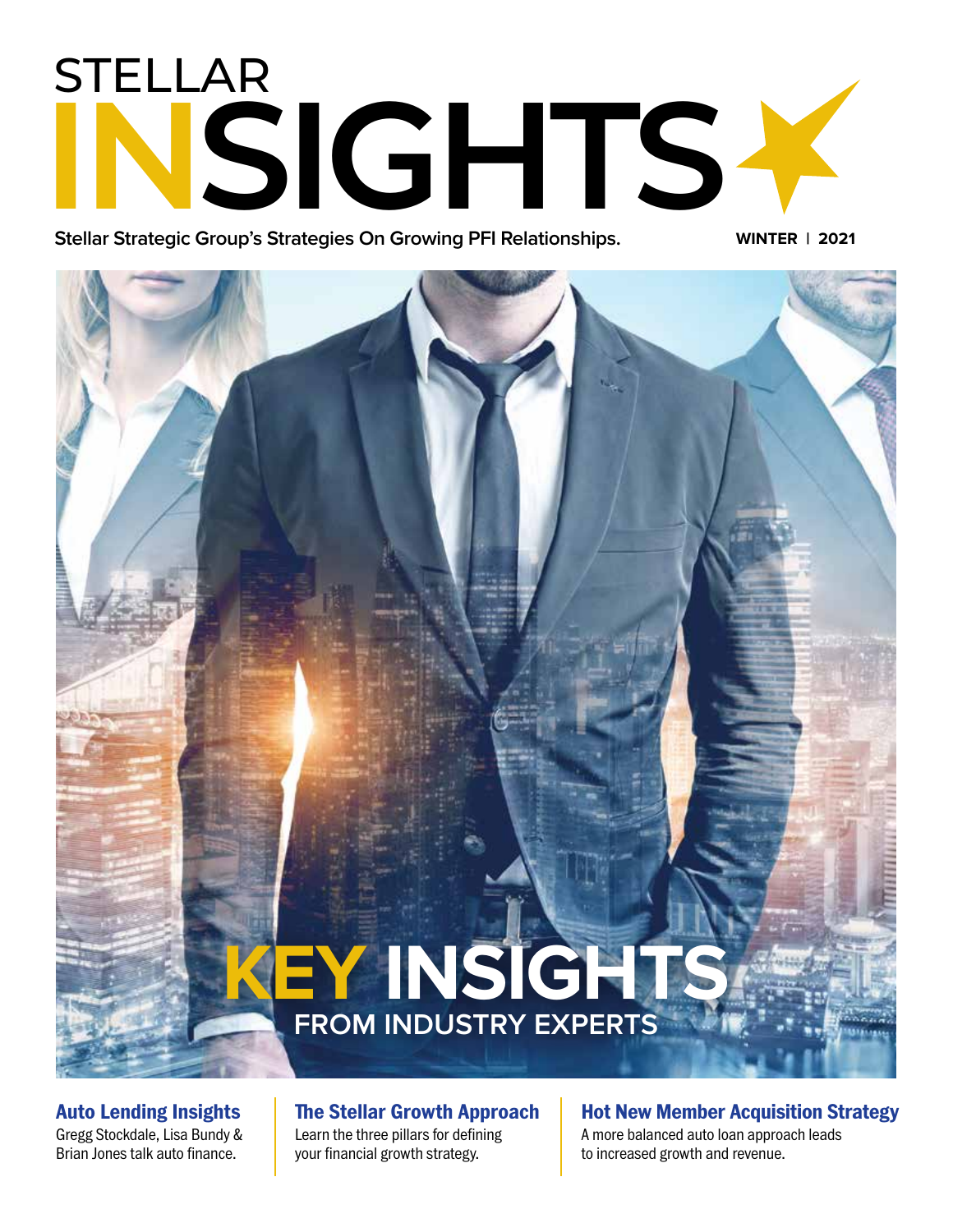



## From Our Founder

**Welcome to the Winter Edition of Stellar Insights.** 

Craig Simmers Founder Stellar Strategic Group

As we start the new year, we find ourselves still dealing with uncertainty due to the pandemic. I think we were all hoping by this time we would be getting back to a sense of normalcy. That's the bad news. The good news is that we have all been forced to rethink our business since new opportunities have arisen as a result of the pandemic. There always seems to be a silver lining during difficult times if you look hard enough. We approach this new year with a feeling of great optimism. I hope that's your approach as well!

In this edition of Stellar Insights, we are excited to feature several banking professionals that we work with that play a big role in why we are so excited for 2021. This new feature entitled "Key Insights From Industry Experts" will showcase insights from banking professionals that have extensive experience in their fields. The initial concept of Stellar Insights was to share the valuable information that we have accumulated having worked with thousands of banks and credit unions over the years. Soliciting thoughts from outside our organization takes that initial premise of sharing information and experiences to another level. We encourage you to consider becoming a contributing author to share some of your expertise and experiences.

In addition, we have included an article on what we call "The Stellar Growth Approach." In short, this was developed by simply paying close attention to our clients that we consider to be "high-performance" institutions. It's uncanny how they all seem to look and operate in a very similar manner. Their core approach is how we've developed our product line over time. In this edition, we'll focus on credit unions. We have big things in the works with our SALcares program. We're very excited to be involved with our clients in giving back to their communities.

Keeping with the theme of focusing on credit unions, our auto refinancing program's founding partner, George Monnier, has completed a case study of how direct auto loans are a perfect compliment to your indirect loan volume. This combination of loans will offer a much more profitable and sustainable auto loan portfolio. By the way, you bank executives out there, our Spring Edition will be focused on banks. While both banks and credit unions are similar in many ways, we think it's important to also address the differences in their business models. To be fair, we flipped a coin to see who went first.

Here's to the start of what we believe will be a great year to be in the banking business. Stay healthy and enjoy this edition of Stellar Insights!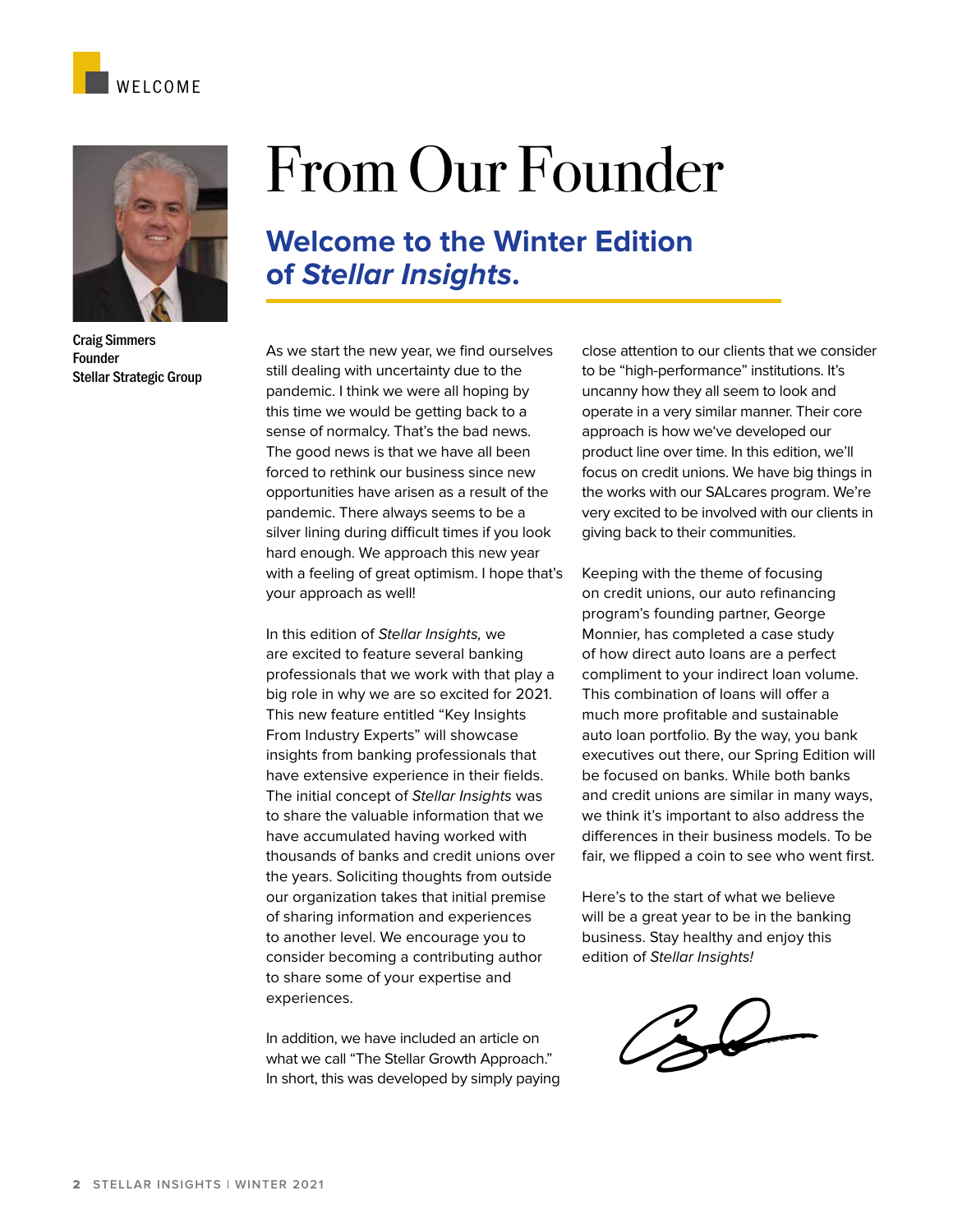# 4







7

9

8



10

#### **IN THIS ISSUE**

**6 featureD articleS**

### **Key Insights From Industry Experts**

Financial consultants Gregg Stockdale of GS CU Consulting, Lisa Bundy of Cargirl, Inc. and Brian Jones from Gravity Lending share their thoughts, opinions and advice on auto financing and refinancing in today's market.

- 4 The Stellar Growth Approach
- 10 Hot New Member Acquisition Strategy

#### **Stay up to date**

**Sign up for our free quarterly newsletter: stellarstrategic.com/newsletter**

**About Stellar Strategic Group**

Strong, long-lasting relationships with clients is our top priority at Stellar Strategic. Simply stated, we continually evolve our product line to meet the ever-changing market demands our clients face. Plus, we work to deliver the projected ROI promised, and treat your budget as if it's our own. The bottom line is that we care about you and it shows in how we partner with you to achieve your goals every step of the way.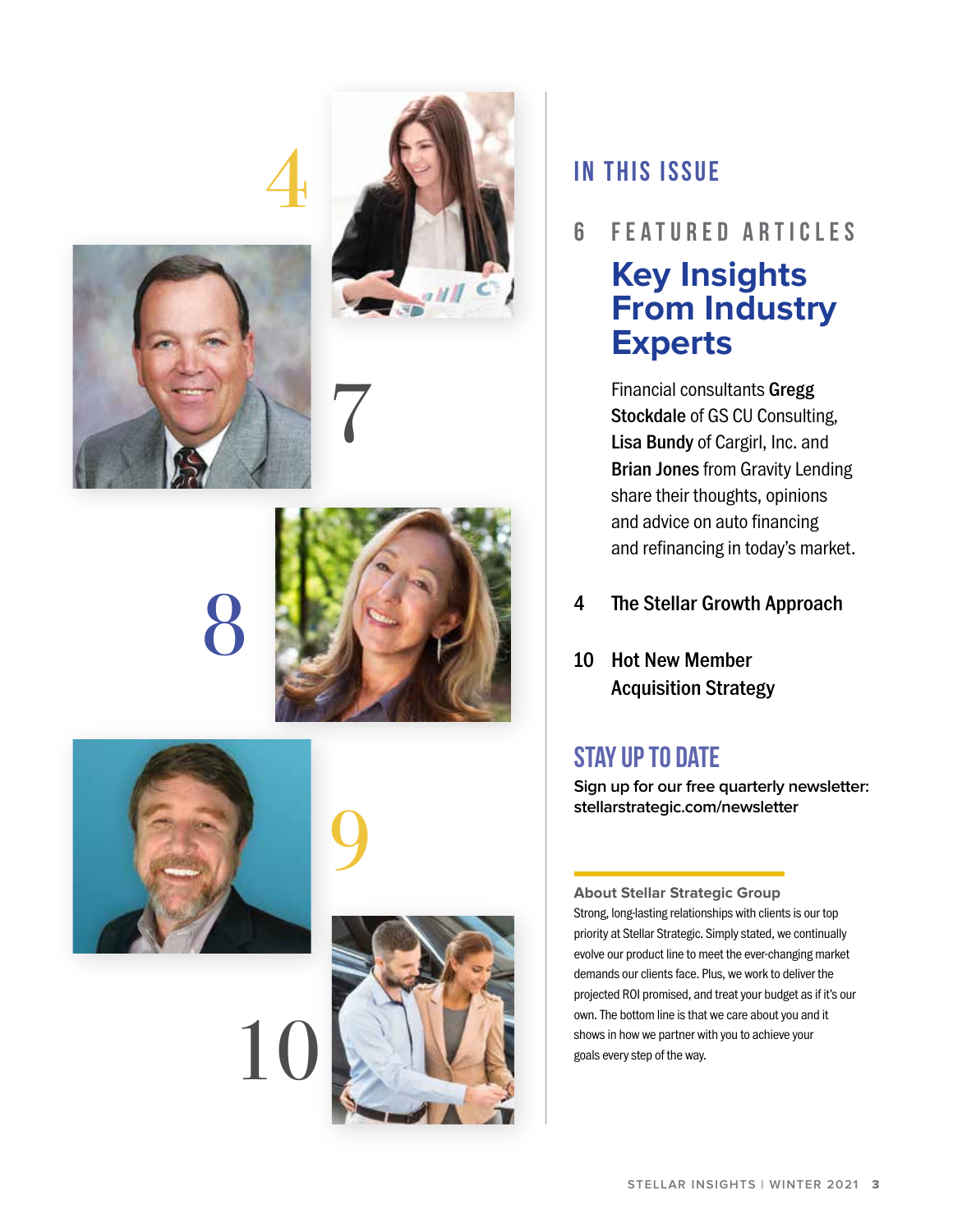**ACCOUNT ACQUISITION** 

## **The Stellar Growth Approach**

**The three pillars for defining your financial growth strategy**

#### **Program Commitments are not a Growth Strategy**

Stellar has had the opportunity of working with thousands of community banking institutions over the past 20 years. After all these years, we've noticed firsthand the specific attributes "highperformance" community banking institutions consistently have. We take pride in researching which sales and marketing strategies work, for both our clients and competitors. By doing so, we have developed solutions, that when combined, are extremely powerful in accelerating the growth of our clients' retail consumer base.

Prior to showcasing what the high-performance institutions do to achieve that status, let's explore what the less successful institutions fail to do. In almost every case, they simply fail to develop and pursue a strategy for growth. **The implementation of programs that require a pre-determined contract period is simply not a strategy.**  When we ask about a company's growth strategy, we constantly hear "Well, we've made a three-year commitment to this program." That's great for the vendor, but does it support an ongoing strategy for growth? In many cases it does not.

#### **A Sustainable Growth Strategy is Formulated by Proven Solutions**

As a company, we made the decision from day one, not to require long-term contracts. Instead, we work with our clients to put in place practices that are not defined by time, but instead are supportive



of sustainable growth regardless of specific strategic initiatives.

We strongly believe the strategy we've built through collaboration with our thousands of clients over time is a basic foundation for growth that can and should be applied by every community institution. We refer to these three basic pillars of growth as The Stellar Growth Formula.

#### **Growing Your Foundation and Seizing an Overlooked Opportunity**

So, let's discuss what's fundamental to every banking institution: loans and deposits. These two products are the foundation of any institution. Now, let's discuss what we believe is the most overlooked opportunity in community banking today. The ability to expand the relationship and profitability of each and every

consumer that banks with you. More precisely, let's focus on auto loan account holders that are completely dismissed from the conversation when it comes to expanding the depth of the relationship with these consumers. There are over **\$1 trillion**  worth of these loans in the U.S. today. How's that for a market that is virtually untapped!

#### **The Three Areas of Opportunity**

**1.** The top priority in our experience is **Auto Loan Refinancing.** Where else does a consumer at the start of a relationship have such a great positive experience? We don't even refer to these transactions as a sale. We provide a service to these consumers, who have until the point in which we talk with them, had no idea they were grossly overpaying on the auto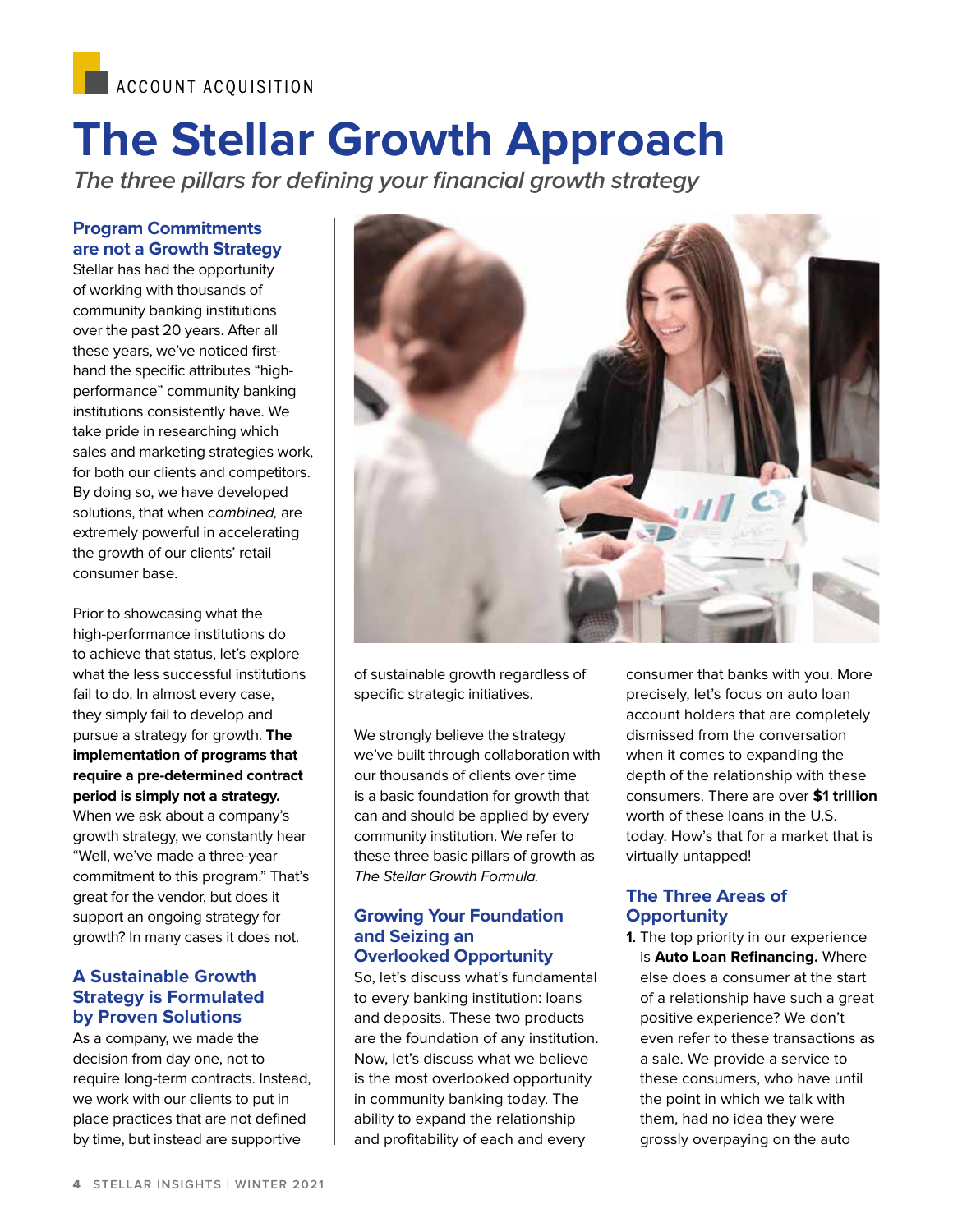payment. This first exposure to your institution is extremely positive and lends itself to securing a long-term relationship. In fact, on average 30% of these new customers immediately add a checking account and opt for auto pay. With over \$30 billion in loans that need to be refinanced nationally, there's always a substantial market available for any institution.

- **2.**The second most logical and lucrative consumer group are those consumers that already have a relationship with you through an **Indirect Auto Loan**. We consistently ask our clients: Why do you focus on true prospects with no existing relationship, while practically ignoring this group that already does business with you? Most common reply: We tried that and it didn't work. I can tell you from experience that if done correctly with a data driven approach, it does work. Having said that, not all indirect auto loan consumers are good prospects for strengthening the relationship. That's where the data comes into play.
- **3.**The third group of consumers are those **True Prospects** in your market. We estimate that in most markets an average of 20% of consumers are prime to change banking institutions on an annual basis. They change jobs, move, become disgruntled with their current banking relationship or find themselves in the middle of a merger or acquisition with another institution.

The latter situation is becoming more prevalent in recent years. A question for your institution: Are you on the shopping list for these consumers? Another question: How do you decide which consumers are more inclined to make the move to your institution?

#### **Careful Planning is Necessary for Your Growth Strategy**

Granted, combining all three approaches may not be the best approach for every institution. If not, consider which would be a good addition to what you already have in place as part of your growth strategy. Doing nothing is not an option. Today's banking climate is more competitive than ever. Start with a strategy, one that is sustainable over time, and don't make the mistake of thinking that adding more technology or a new fad program will solve all your growth problems. Take what your market and current client base presents to you as opportunities and build your strategy around it.

Over the past 20 years, we have proven that with the right strategy, tremendous growth is possible. Sitting idly by will not garner your institution any significant portion of this available business.

**Craig Simmers is the Founder of Stellar Strategic Group. Contact him at craig.simmers@stellarstrategic.com or 410-990-0172.**

#### **SUCCESS STORY Peoples Bank Of East Tennessee**

Madisonville, TN

We have been very pleased with our partnership with Stellar Strategic for the last three years. We have been able to utilize their Deposit Account Acquisition product to grow our core deposits. The marketing material has been very effective in our markets. We are ecstatic to have a marketing partner that uses data analytics to validate our marketing decisions. We see marketing dollars convert to new customers!

— Dustin Atkins Senior Vice President - COO/CIO Peoples Bank of East Tennessee



Credit unions (more so than banks) rely on auto loans to grow their assets and overall loan portfolios. Prioritizing marketing efforts, along with allocating budget funds in order of highest return on investment is key. The Stellar Growth Approach

incorporates all this in an easy to understand, execution process.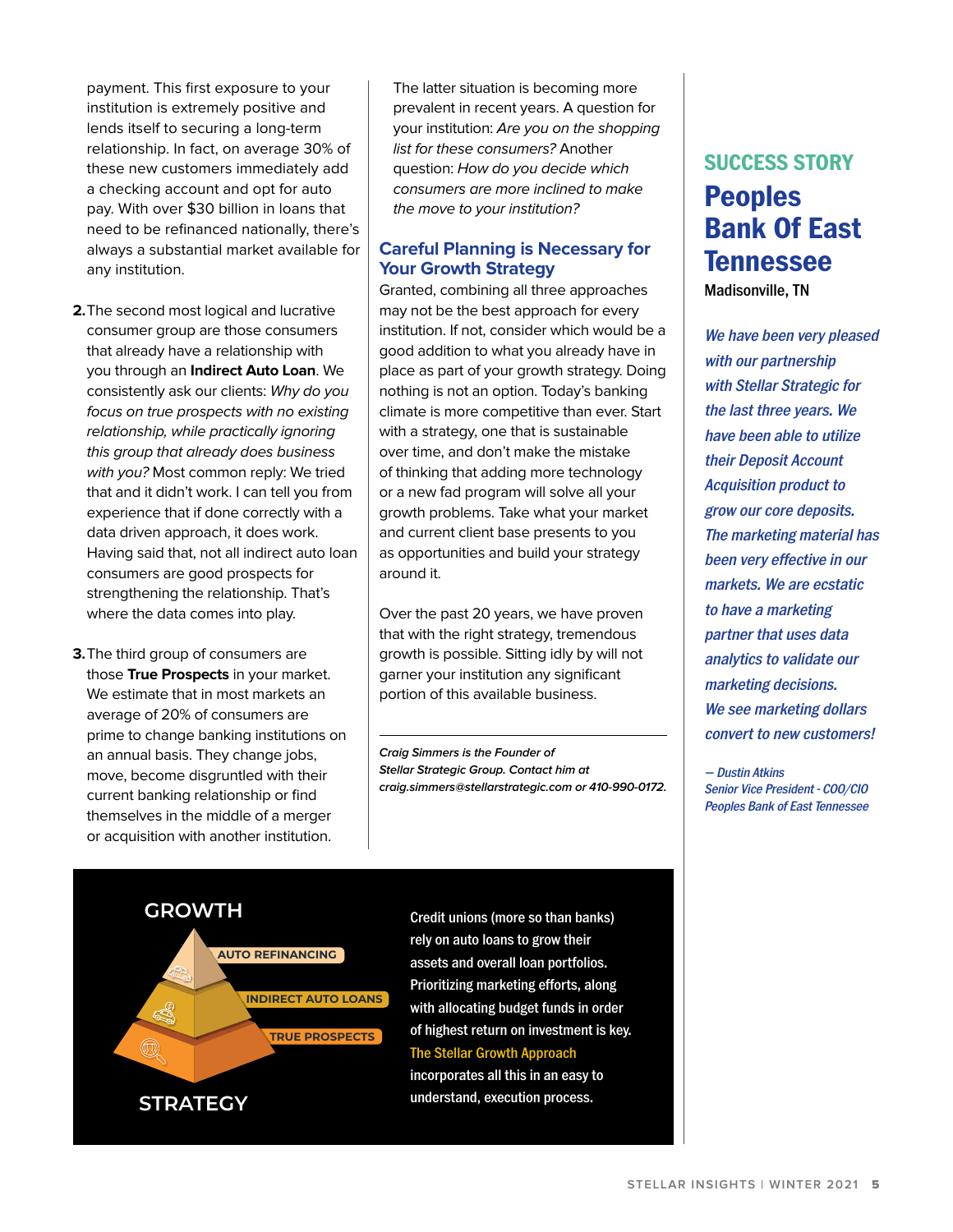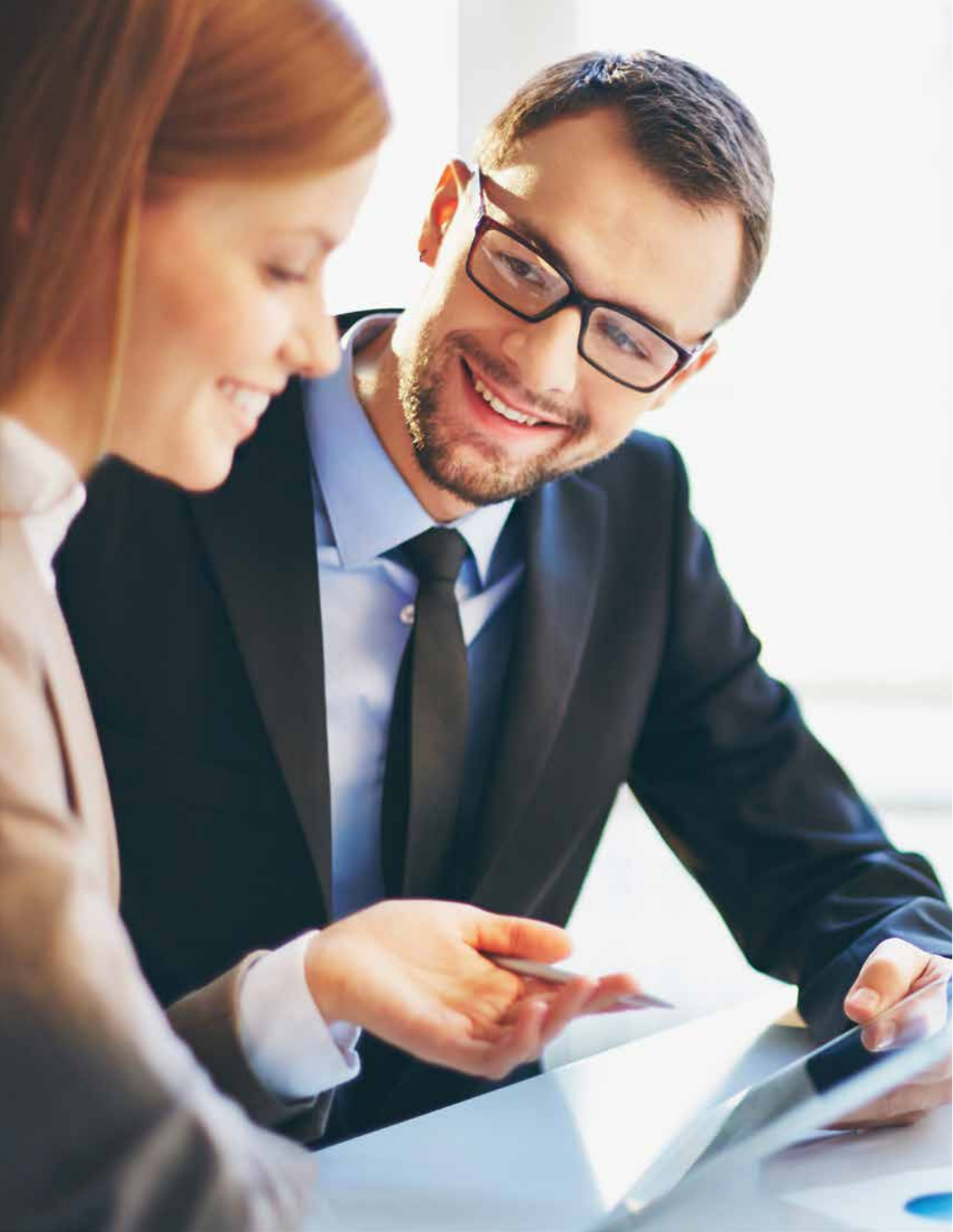# KEY INSIGHTS FROM INDUSTRY EXPERTS

## **NEVER Turn Off Demand!**

Many credit unions are struggling to achieve a 50% loan to share ratio. Some of those have used indirect or purchased loan participations to enhance their loan/share ratio. Then there's the credit union which has found a strong loan demand…even stronger than the concentration ratio limits would allow for. My advice — NEVER turn off demand!

Instead, your credit union should loan participate out the excess demand. Many credit unions are doing this now and the logic is as follows:

- 1. Once you shut down a flow of loans, it's very hard to restart the process, especially if 3rd parties are involved.
- 2. The actual selling of the participation is blind to the member and never affects their relationship with your credit union.
- 3. The numbers are actually better for the selling credit union than the buying credit union. The seller holds back around 50 basis points for servicing the loans as well as receiving a premium for the actual sale.



GREGG STOCKDALE Principal Consultant, GS CU Consulting

- 4. Loan participations can be less intrusive than trying to liquidate investments. As a cash flow and liquidity tool, they are many times, more effective than balancing investments that may have to be sold at a loss or are illiquid. The amount that can be moved is significant. Larger credit unions are selling blocks of \$50 million (or more) in loan pools.
- 5. Most data processors now have a program that supports this process. The internal time and costs are constantly going down for selling credit unions.
- 6. Some credit unions are collaborating with others in their

area and micro-selling parts of a large individual loan that would be silly to pass up on, except that the size is too big for the credit union wishing to make the loan. This allows smaller credit unions to operate well above what their asset size would usually allow.

7. Some credit unions have adopted a "buy to sell" strategy. If they have a dealer relationship and want to expand to other dealers or their indirect supply is strong, then selling off the excess allows the programs to continue.

If your credit union is blessed with loan demand or you have a dealer relationship that needs to be maintained, selling loan participations is another valuable tool to help you better serve your members.

Loan Participations — Never having to say NO to a loan request that qualifies for funding.

Gregg Stockdale is Principal Consultant at GS CU Consulting. He can be reached at 909-318-6000 or gscuconsulting.com.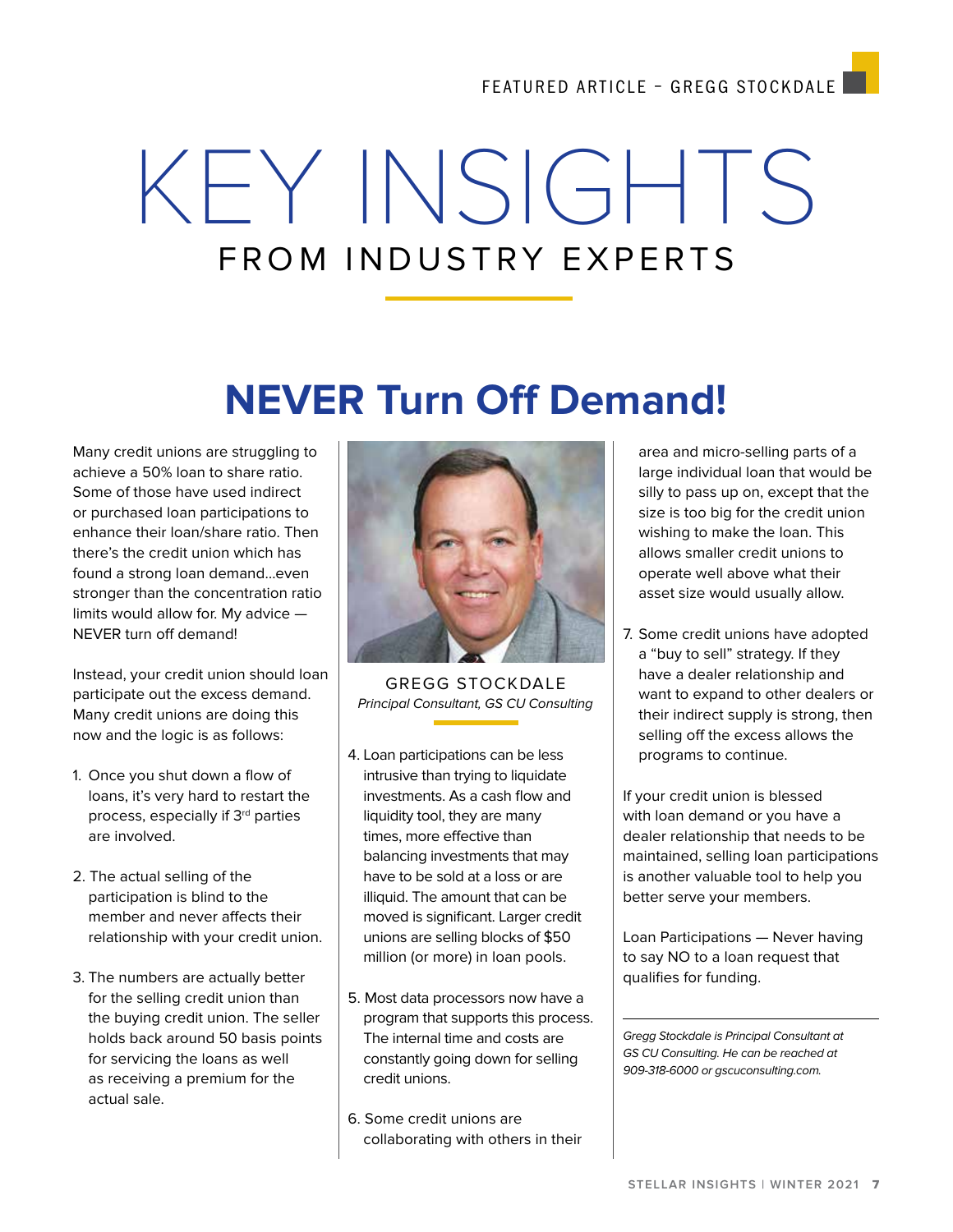## **Auto Participations are HOT, HOT, HOT!!!**



LISA BUNDY Portfolio & Auto Loans

Why? Well several reasons.

One has to do with demand that is being driven by high liquidity of most financial institutions and the hunt for low risk assets that yield a decent premium. Autos have been a great investment as they are deemed a necessity in most economies. While new car prices have risen to levels never seen in the past, the used car market has enjoyed record price highs with little softening on the horizon except for minor seasonal adjustments. Autos also offer a quicker runoff that allows you to take advantage of a changing market condition and move into new areas when the Fed begins to raise their rates.

The other reason is supply. Many financial institutions began exiting this avenue either for more higher yielding assets (commercial, pre-COVID) or due to mergers and consolidations. The shift was mainly because it was a race to the bottom. With the indirect model, volume is great, but your fate

is in the hands of the auto dealers, with them determining who gets the loan based on how it benefits them (such as dealer reserve and rate markup). In some markets it was just too competitive to cover production and servicing costs.

According to Experian in their State of the Automotive Finance Market Report for Q3 2020, the percentage of loans originated by banks and CU's decreased while the captive finance increased (see chart below). This further shortened the supply of available auto pools for sale.

| <b>NEW AUTO</b>  | Q3 2019 | Q3 2020 |
|------------------|---------|---------|
| <b>Banks</b>     | 28.97%  | 25.13%  |
| CU's             | 11.59%  | 10.61%  |
| <b>Captives</b>  | 54.21%  | 59.08%  |
|                  |         |         |
| <b>USED AUTO</b> | Q3 2019 | Q3 2020 |
| <b>Banks</b>     | 40.69%  | 37.83%  |
| CU's             | 29.42%  | 29.08%  |
| Captives         | 8.45%   | 11.87%  |

of a set rate environment.

So, where does this create opportunity? Right now, and for the next year, auto pools are going to have more demand than supply, so which one do you choose? Indirect, direct or refinance? Indirect loans can be somewhat unpredictable depending on the market and dealers you work with. As you can see above, the captive finance companies have increased their market share with incentives and dealer requirements. With direct loans, the new borrower begins a relationship with the institution that can grow depending

If you find yourself with more auto loans than you want to carry on your books, then you can always sell pools to another institution that would like to have these on their balance sheets without having to actually produce the loans.

on how it is nurtured. However, with COVID and social distancing, this becomes more challenging and pushes the borrower to complete the process without much personal interaction. With refinance, the value proposition to the new borrower (savings on reducing their interest rate and lowering their payment) sets the institution up to be one that is saving them money rather than charging it. That changes the dynamic of the relationship and hopefully starts them thinking of you on their other purchases; as well as you now have their contact info to continue to market with new offers. Another benefit to the refinance model is the fact that refi pools have shorter lives, allowing the quicker runoff in and out

If you are interested in pursuing buying or selling auto pools, whole or participation, feel free to give Lisa Bundy a call at 904-472-7930 or email her at lisa@cargirlcapital.com.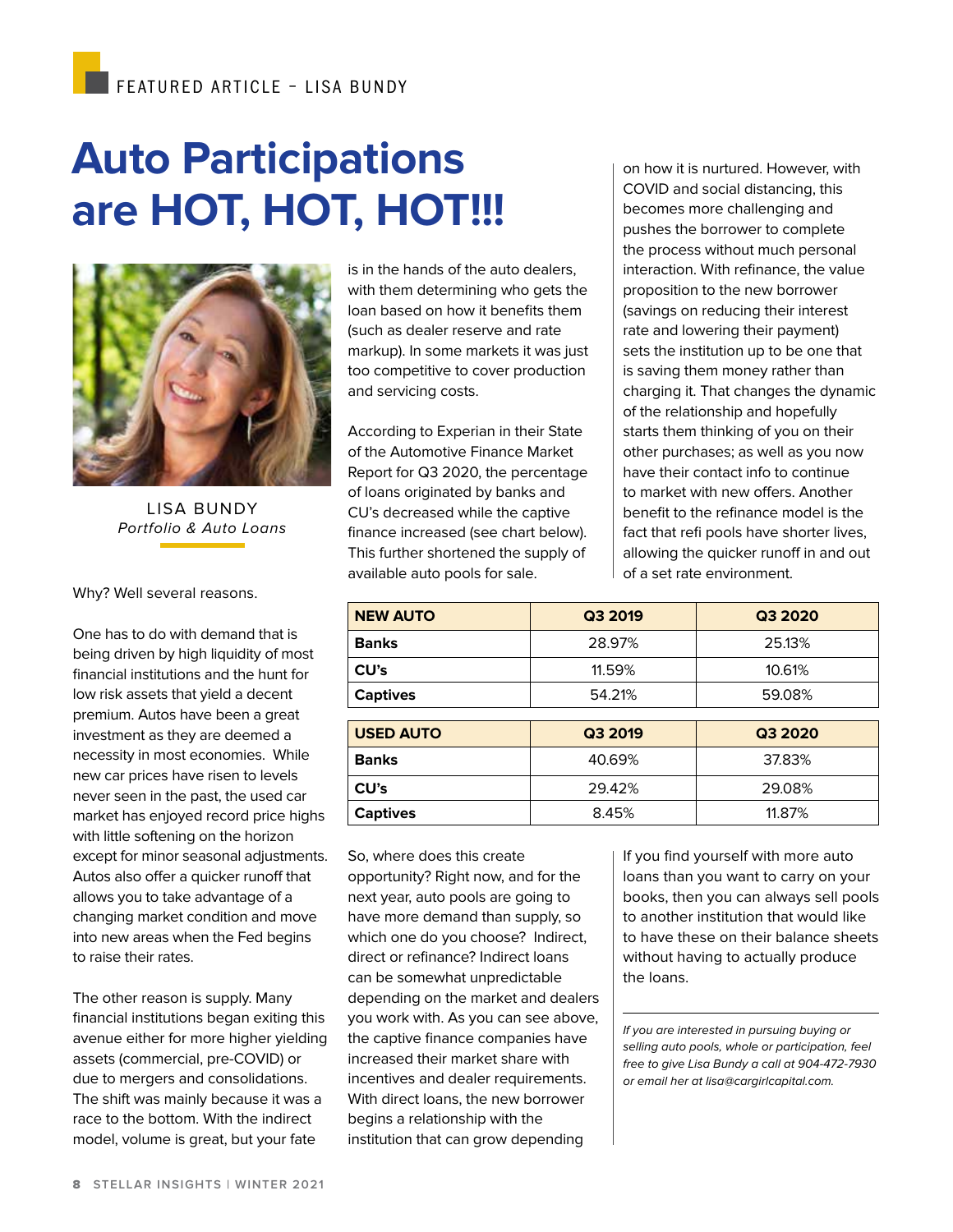## **Auto Loans: Faster, Better and More Cost Efficient!**



BRIAN JONES CEO, Gravity Lending

THE QUESTION WE HAD TO ANSWER EARLY ON WAS "HOW CAN WE BECOME FASTER, BETTER, AND MORE EFFICIENT, WHILE PROVIDING A BETTER CUSTOMER EXPERIENCE?"

Gravity Lending set out to offer a vast array of consumer lending products, connecting consumers to lenders for the lowest cost loans for all their lending needs. When we launched, we focused on finding and implementing the top technology solutions available in order to give us the quickest funding time, the best response rate from clients, and the highest acceptance and completion rates on offers, all while earning trust and loyalty from both the borrowers and our lending partners. Every business is looking to gain an edge on the competition. The question we had to answer early on was "How can we become faster, better, and more efficient, while providing a better customer experience?"

To provide a better customer experience, our first area of focus was getting as close to 100% digital as possible to maximize operational efficiency, ensure compliance and security and avoid errors. We know customers are tied to their digital devices more than ever and e-signatures are nothing new to the industry, but how do you streamline the signature process while seamlessly and securely requesting and collecting stipulation items at the same time? After some extensive planning and research, we were able to implement an all-in-one mobile e-signature and stipulation request and collection solution. This has provided a 25% boost in completed loans compared to previous methods.

To maximize conversion engagements, it is important to be able to communicate with the customers in the way they prefer to converse. In an increasingly digital world where vast amounts of financial information are available at customers' fingertips, delivering the relevant information quickly and in an easily digestible way is crucial. A carefully planned and tested series of automated responses are combined with our proprietary call center processes to triple conversions.

Our final area of focus that allowed us to launch and scale quickly was our origination platform. We needed a way to communicate with a variety of external partners including lenders in numerous different methods. A big part of our value proposition is that we offer our lending partners an efficient turn-key solution that

allows their team to fund far more loans through us than they could internally and at a far less expense. We compounded that success with a robust software stack that has allowed us to customize and integrate with all the right platforms, so our people can be as efficient as possible to drive additional revenue in less time.

By partnering with Stellar Auto Loans proven pre-screened auto refi application generation process, we can add great asset volume to most institutions' balance sheets without increasing FTE's. The lending institution controls the underwriting process, and will benefit from new members' interest income from the start. When we put it all together, we really have created one of the top experiences in the industry, both for our borrowers and our lending partners.

Almost all our reviews have been five stars, and in 2020 alone, we have experienced an increase in revenue over 500%. We will continue to review and improve our processes in 2021, but we would not be where we are today if we had not found and implemented the right technologies for every stage of the process.

Brian Jones is the CEO of Gravity Lending. He can be reached at bjones@gravitylending.com or 512-567-8102. www.gravitylending.com.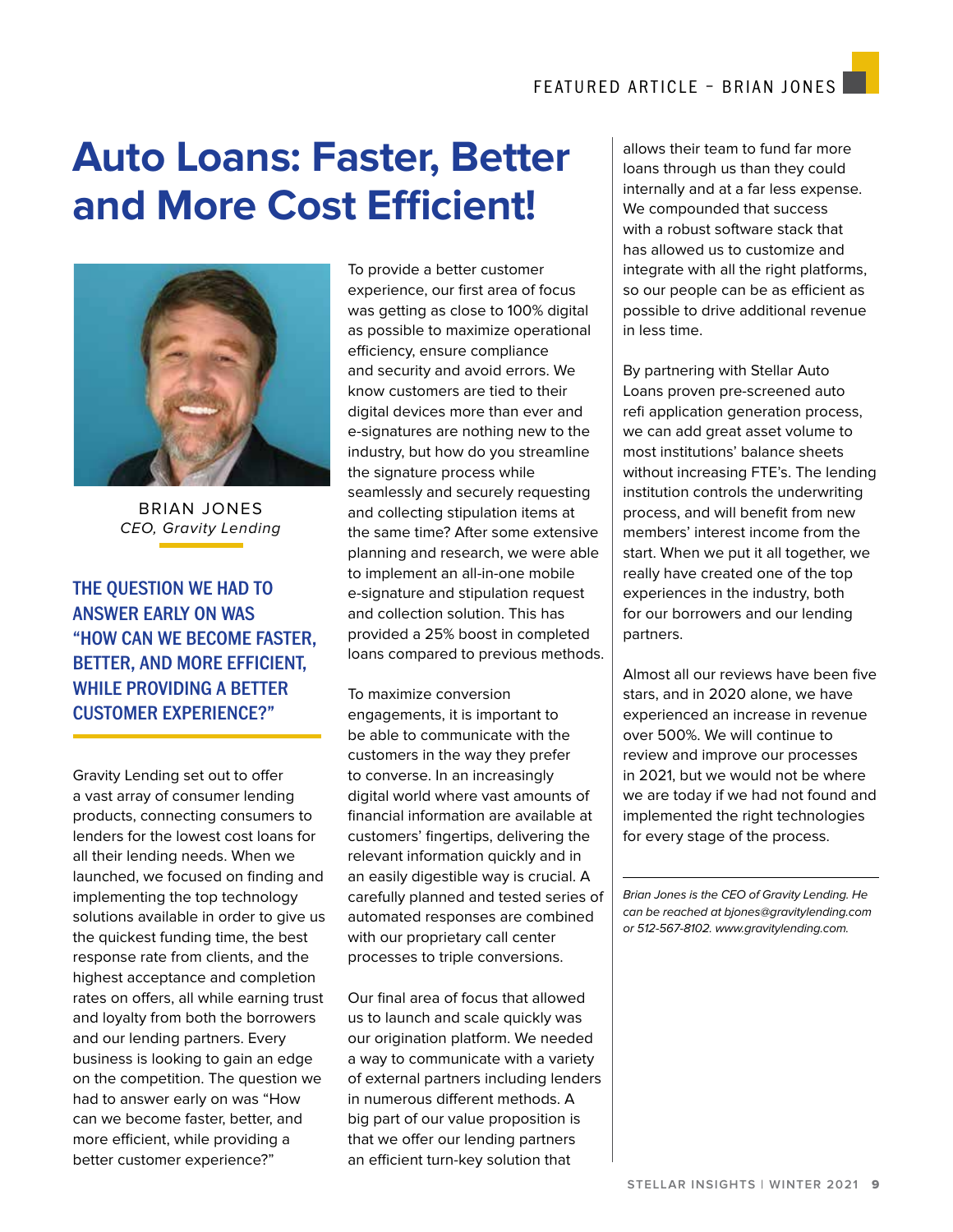#### **AUTO REFINANCING**

## **Hot New Member Acquisition Strategy**

**The case for a more balanced auto loan approach**



STELLAR AUTO LOANS SUCCESS FEE-BASED AUTO REFINANCING PROGRAM PROVIDES REAL MEMBERSHIP GROWTH THAT IS EXTREMELY PROFITABLE TO THE CREDIT UNION.

#### **New Member Growth Strategies**

Most credit unions are typically looking for ways to grow membership, whether they are seg based or have an extended charter footprint. New members need to be added yearly, just to be static, needing to replace members that have left the institution.

With the current days of mergers, acquisitions, new online digital banks, etc., the days of simply hanging a sign, "New Members Welcomed" cannot be used as a

long-term strategy for growth. Careful consideration must be balanced with credit union member acquisition costs against the value the member brings to the institution. New members only generate income to the credit union while they are members, so attrition must be part of the overall strategy for total growth. One great example of this are new CD deposits, often referred to as "hot money." These members tend to shop their investment to the next institution with better rates. Another example, offering huge incentives to open a checking account, which in turn are closed once the member has reached any penalty date.

In a recent article published in The Financial Brand it was reported that credit unions' costper-member average acquisition is \$442. This is supported by The Credit Union 2.0, which states "Depending on methodology and account type, we see an average cost of acquiring a new member to sit somewhere between \$400 and \$700."

An old Callahan & Associates analysis shows the average community-chartered federal credit union spent an average of \$791 net per new member. If that study ran today, I am sure that number would be much higher.

Many executives believe that if you onboard the household checking account, your institution will become their PFI. There is no doubt that a regular transaction account will keep the credit union "top of mind" for other products and services, as long as the member feels they are being treated well, and the account is truly an active account. Depending on the level of penetration, additional accounts will certainly add to the profitability of the new member, and help bring the credit unions' investment back, and eventually lead to a positive ROI.

Loan accounts increase long term profitability and could be used as a new member acquisition growth strategy if well balanced. What do I mean by this? Many credit unions have significant indirect loans based on their dealership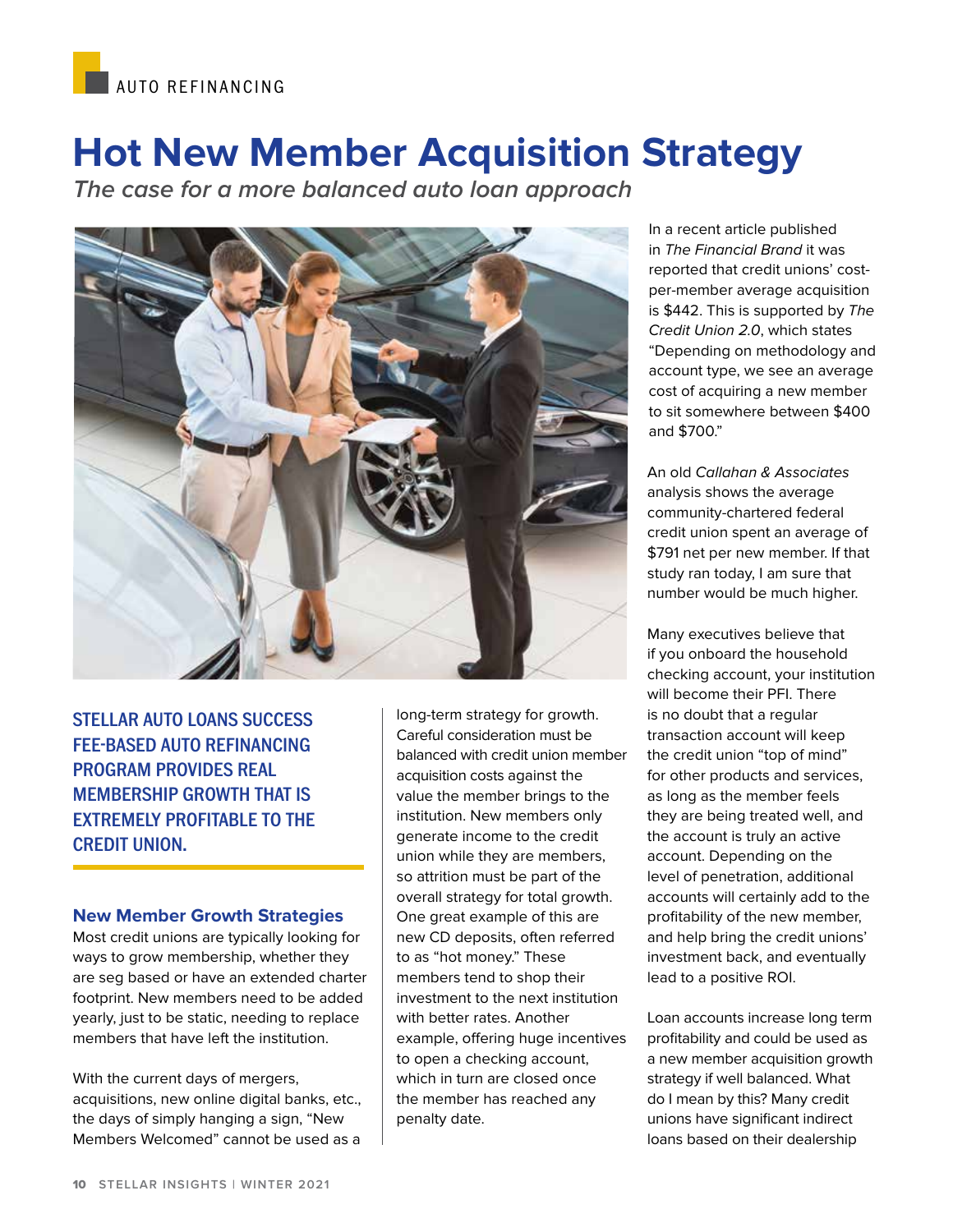relationships. These new "indirect" members are typically generating some modest interest income over the life of the loan. (Most institutions show that spread to be a little less than 1% after all costs and charge-offs are calculated.) The NCUA monitors these "indirect loans", and historically, these members rarely add additional accounts or services, and once the loan is paid off, rarely come back to the same credit union.

#### **Our Proven Solution**

Stellar Auto Loans success fee-based auto refinancing program provides real membership growth that is extremely profitable to the credit union. These new members are acquired at a national average rate of \$512. They look and act like your current members. They live in the same kinds of homes, have similar incomes and banking needs, and will act similarly to your current membership account mix.

Our typical gross yield is between 6% - 7%, and net margins around 5%, these new members provide great return on investment! Our average interest income being generated is many multiples of the acquisition cost, with a stellar average of \$2,581 in interest income within 30 months, as well as \$540 in non-interest income. (GAP, MBI, AD&D, etc.)

But, that is just for the current loan. We are seeing close to a 40% penetration of account transactions accompanying these loans. That's an additional 30% increase in additional loan activity. Bottom line, balancing new member acquisition costs with member return value must be considered when growing an institution organically. Stellar's turn-key program brings new members that have proven balanced loan portfolios, creating greater ROI's, and reducing overall marketing risks.

Stellar pays for 100% of the marketing costs. The credit union pays when loans are funded that can be directly matched back to Stellar's efforts.

For more information about our program, visit stellarstrategic.com/auto-loanrecapture-program.



**George Monnier is a founding partner of Stellar Auto Loans, a division of Stellar Strategic Group, which offers pay-for-performance auto refinance programs to the banking industry. Contact him at george.monnier@ stellarautoloans.com or 402-708-2425.**

**SAL** Cares

**Support Your Community. Engage Potential Customers.**

**SALcares by SALrefi is designed to engage potential members in your market through social media and give back to your community.**

**For more information, please contact our Social Media Manager, Lillian Hogue, at lillian.hogue@stellarstrategic.com**

#### **SUCCESS STORY Railroad & Industrial Federal Credit Union** Tampa, FL

We were looking for a creative partner and comprehensive program to increase loan growth and Stellar Strategic more than delivered. Their program manages to drive in existing and potential new members with loan dollars we would not have otherwise had. They handle most of the heavy lifting all with a reasonable fee and a high return on investment. They took the time to understand who we are as a credit union and gave us a few customizable marketing plans to choose from. Their business model is simple in nature but powerful with results. We wholeheartedly recommend Stellar Strategic.

— Sammy Schomer VP Lending Railroad & Industrial FCU